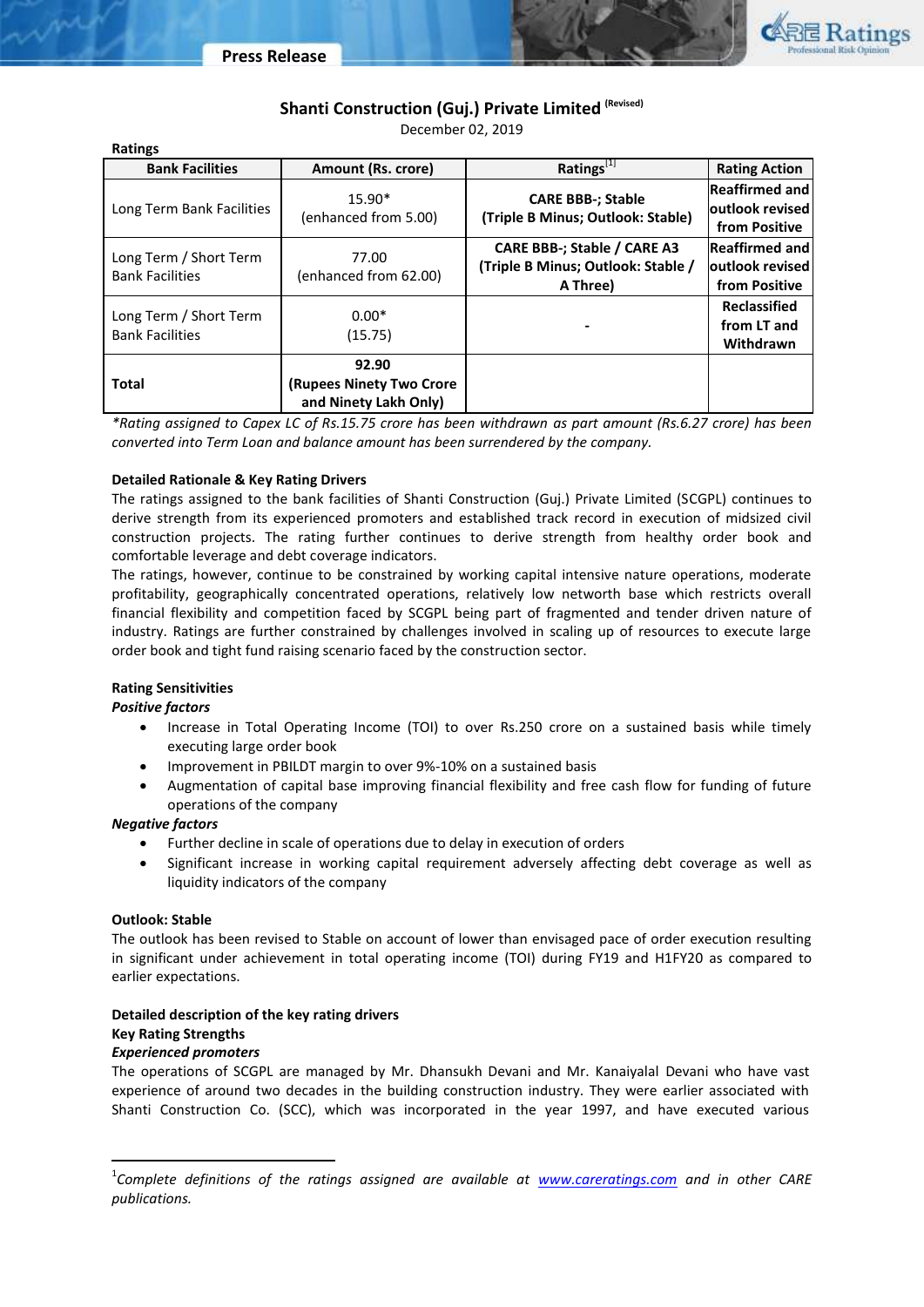

### **Press Release**

government and private sector projects in the building construction segment. They are supported by a team which possesses rich experience in the civil construction industry.

## *Established track record in the construction industry along with improved geographical diversification*

SCGPL has an established track record of around nine years in the construction industry. It is approved as 'AA' class contractor (highest in a scale starting from AA to E) with Government of Gujarat (GoG). SCGPL has an established relationship and has successfully executed projects for various government bodies. Also, SCGPL has executed private residential building projects in Jamnagar. SCGPL has track record in execution of construction projects within the envisaged time and cost parameters.

The operations of SCGPL were previously geographically concentrated in the state of Gujarat. However, over the last few years SCGPL has tried to diversify geographically and recently expanded its operations in the state of Maharashtra.

## *Healthy order book albeit; geographical concentration risk*

SCGPL's order book remains healthy at Rs.817.24 crore as on September 30, 2019, which translates to an order book/sales of 5.24x (average of TOI of last three year ended FY19). These orders are mainly from government entities including urban local bodies and state government undertakings, translating into limited counter-party credit risk for the company.

The company added three new contracts to the order book since last review totaling over Rs.350 crore in Nagpur and Ahmedabad. However, the order book of SCGPL continues to remains moderately geographically concentrated with over 40% of orders in Gujarat and remaining in Maharashtra, which results in risk associated with any natural calamities or political upheavals which may affect the order inflow in these regions. Furthermore, order concentration also remains moderate with top five orders forming around 72% to the total order book.

### *Comfortable leverage and debt coverage indicators*

Total Debt/PBILDT though moderated from 0.49 times during FY18 to 1.33 times during FY19 mainly on account of increase in term debt of Rs.6 crore, it continued to remain comfortable. The debt coverage indicators of SCGPL were also comfortable during FY19 as indicated by PBILDT interest coverage of 5.73x during FY19.

#### **Key rating weakness**

## *Significantly lower TOI during FY19 and H1FY20 and moderate profitability*

SCGPL's TOI on year-over-year basis declined by ~21% during FY19 mainly on account of slower execution of select orders due to delayed clearances and design approvals. Contract receipt continued to remain modest at Rs.66.53 crore during H1FY20. This is in contrast to earlier expectations of some growth in scale of operations during FY19 and FY20. PBILDT margins though improved marginally continued to remain relatively moderate around 7.09% during FY19. However, price escalation clauses protect the profitability of SCGPL to an extent.

# *Fragmented nature of the industry with stiff competition in government funded projects and challenging fund raising scenario*

Indian construction sector is highly fragmented with presence of many mid and large sized players which increases competition in small to mid-sized civil construction projects. Moreover, bid driven nature of operations also increases competitive pressures. With the increase in order book of construction companies, availability and retention of skilled manpower has also become a major challenge. Moreover, construction companies' ability to tie up enhanced working capital limits is also crucial in light of challenging fund raising scenario.

#### *Adequate liquidity albeit with working capital intensive operations and limited financial flexibility*

Liquidity of SCGPL remains adequate with scheduled repayments of around Rs.3-6 crore annually from FY20- 22, low CC utilization of around 10% and comfortable collection efficiency. Nevertheless, operations remained working capital intensive with funds blocked in retention money, security deposit and margin money for availing non-fund based limits. SCGPL largely avails non-fund based limits mainly to provide performance guarantee. Utilization of non-fund based limits was 90% for the enhanced limit of Rs.67 crore. Gradual increase in the working capital limits, commensurate with growth in scale of operations, shall remain crucial from credit perspective.

The operating cycle remained negative, primarily on account of higher credit period extended from suppliers and sub-contractors leading to moderate TOL/TNW of 2.27 times as on March 31, 2019. Further, SCGPL had relatively low networth base of Rs.22.13 crore as on March 31, 2019 which restricts overall financial flexibility.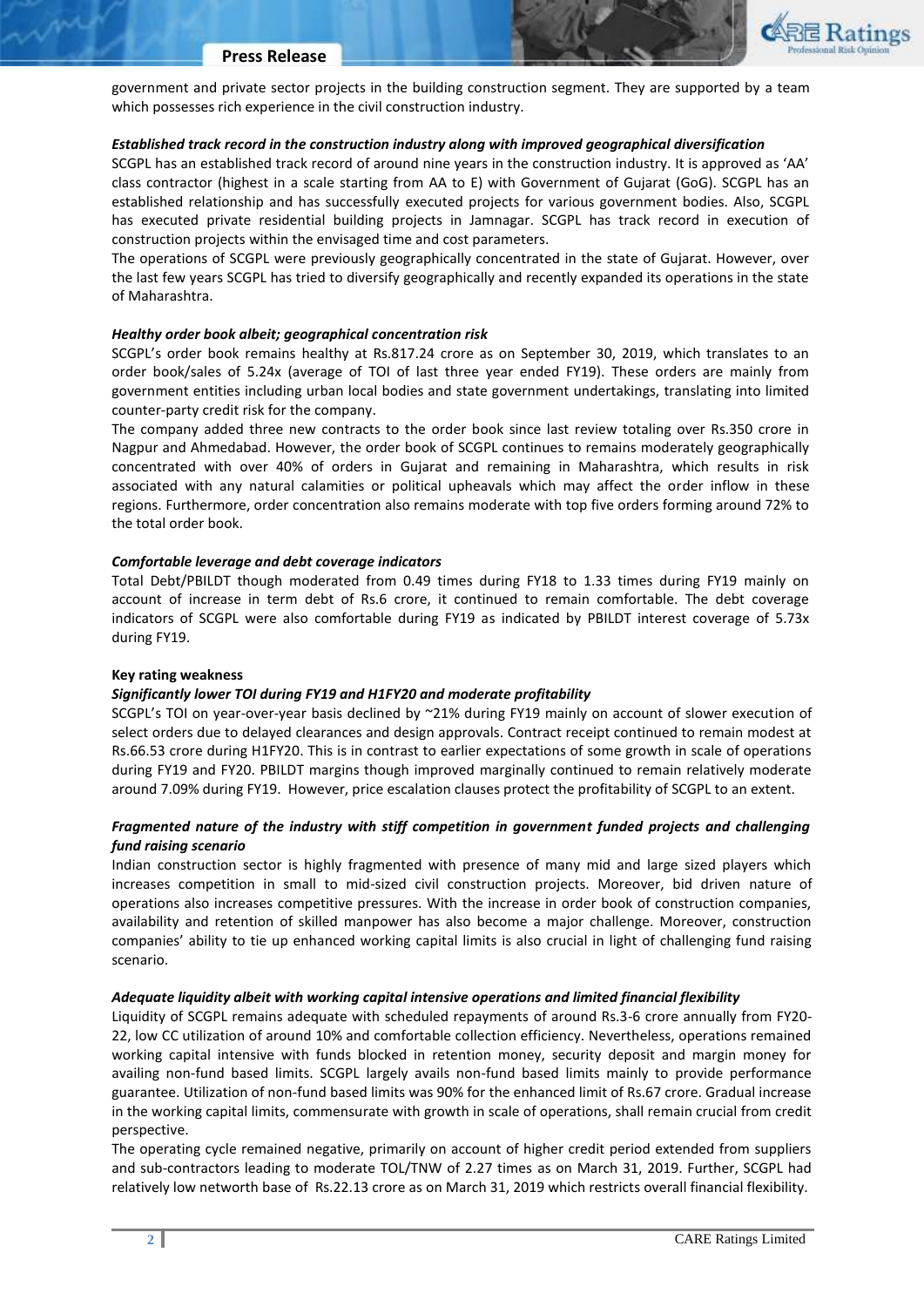



**Analytical approach:** Standalone

**Applicable Criteria [Criteria on assigning Outlook to Credit Ratings](http://www.careratings.com/upload/NewsFiles/GetRated/Outlook%20Criteria.pdf) [CARE's Policy on Default R](http://www.careratings.com/pdf/resources/CAREPolicyonDefaultRecognition.pdf)ecognition [Criteria for Short Term Instruments](http://www.careratings.com/upload/NewsFiles/GetRated/Short%20Term%20Instruments.pdf) Financial ratios – [Non-Financial Sector](http://www.careratings.com/pdf/resources/FinancialratiosNonFinancialSector.pdf) [Rating Methodology for manufacturing companies](http://www.careratings.com/upload/NewsFiles/GetRated/Rating%20Methodology%20-%20Manufacturing%20Companies_16Sept2019.pdf) [Policy on withdrawal of ratings](mailto:http://www.careratings.com/pdf/resources/CARE)**

## **About the Company**

Incorporated in June 2010, Jamnagar-based Shanti Construction (Guj.) Private Limited (SCGPL) is engaged in the business of building construction for government and private sector projects in the state of Gujarat. SCGPL was initially promoted by Mr. Dhansukh Devani and Mr. Mansukh Devani. Subsequently, they decided to split and Mr. Dhansukh Devani took charge of SCGPL and Mr. Mansukh Devani took charge of the other firm of the group i.e. Shanti Construction Co. Over the years, SCGPL has successfully carried out civil construction as well as turnkey works for Low Income Group (LIG) housing, hospitals, colleges, hostels, fire stations, police residential quarters across the state of Gujarat. Also, SCGPL has won large sized contracts in Pune and Nagpur for construction and development of affordable housing units for EWS and LIG under the Pradhan Mantri Awas Yojna. *(Rs. Crore)*

|                 | (ns. UUE) |
|-----------------|-----------|
| <b>FY18 (A)</b> | FY19(A)   |
| 194.16          | 152.52    |
| 12.61           | 10.81     |
| 6.34            | 5.30      |
| 0.35            | 0.63      |
| 7.30            | 5.73      |
|                 |           |

*A: Audited*

During H1FY20 company booked an income of Rs.66.53 crore

## **Status of non-cooperation with previous CRA:** NA

## **Any other information:** Not Applicable

### **Annexure-1: Details of Instruments/Facilities**

| Name of the<br><b>Instrument</b>     | Date of<br><b>Issuance</b> | Coupon<br>Rate           | <b>Maturity</b><br>Date  | Size of the<br><b>Issue</b><br>(Rs. crore) | <b>Rating assigned along</b><br>with Rating Outlook |
|--------------------------------------|----------------------------|--------------------------|--------------------------|--------------------------------------------|-----------------------------------------------------|
| Fund-based - LT-Bank<br>Overdraft    |                            |                          | $\overline{\phantom{a}}$ | 6.00                                       | CARE BBB-; Stable                                   |
| Fund-based/Non-fund-<br>based-LT/ST  |                            | $\overline{\phantom{0}}$ | $\overline{a}$           | 77.00                                      | CARE BBB-; Stable /<br>CARE A3                      |
| Fund-based/Non-fund-<br>based-LT/ST* |                            |                          | $\overline{a}$           | 0.00                                       | Withdrawn                                           |
| Fund-based - LT-Term Loan            |                            |                          | <b>July 2022</b>         | 6.27                                       | <b>CARE BBB-; Stable</b>                            |
|                                      |                            |                          | <b>March 2021</b>        | 3.63                                       |                                                     |

*\*Reclassified from LT to LT/ST and withdrawn*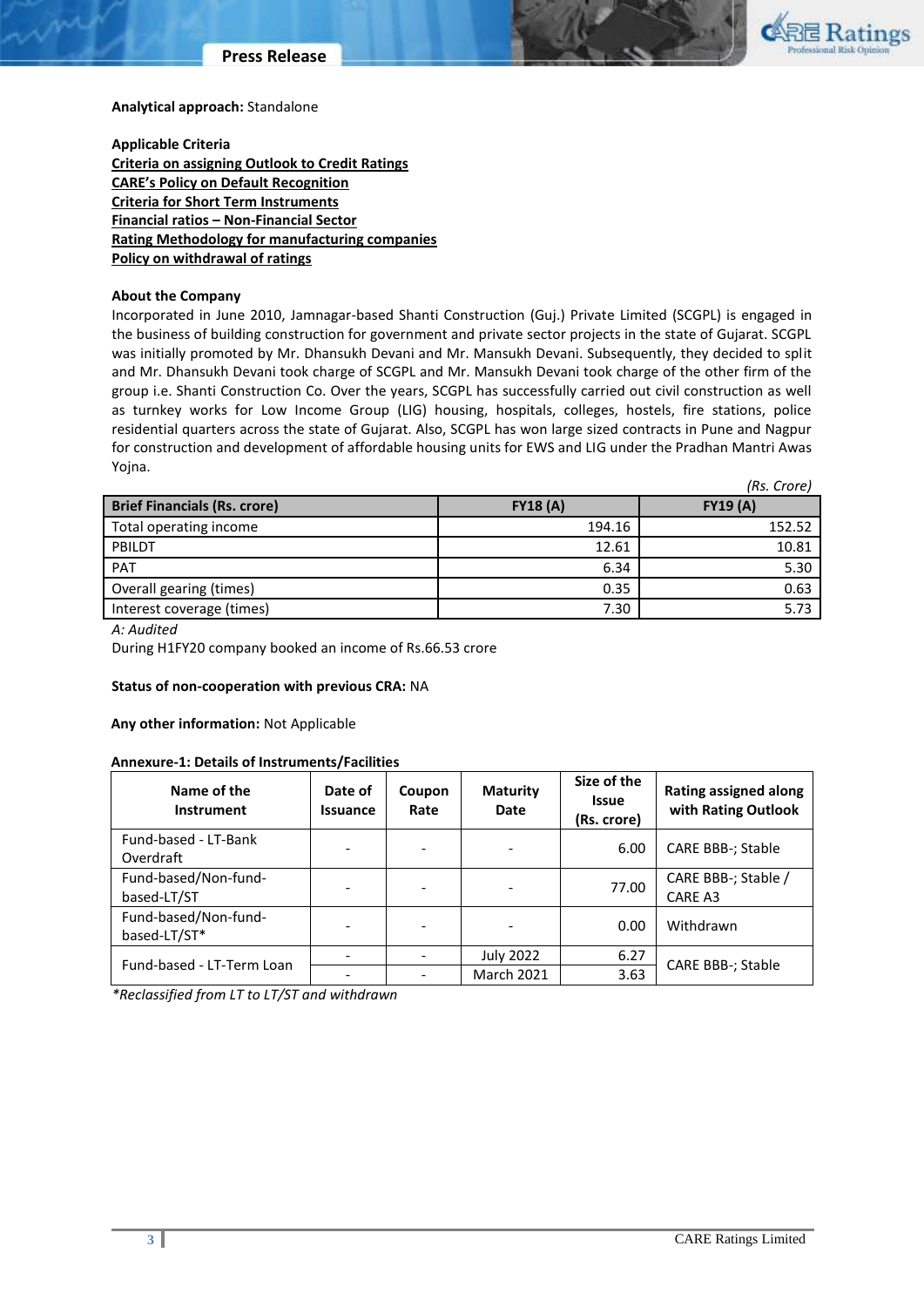

## **Annexure-2: Rating History of last three years**

| Sr.<br>No. | Name of the<br>Instrument/Bank<br><b>Facilities</b> | <b>Current Ratings</b> |                                             | <b>Rating history</b>                |                                       |                                                               |                                                    |                                       |
|------------|-----------------------------------------------------|------------------------|---------------------------------------------|--------------------------------------|---------------------------------------|---------------------------------------------------------------|----------------------------------------------------|---------------------------------------|
|            |                                                     | <b>Type</b>            | <b>Amount</b><br>Outstanding<br>(Rs. crore) | Rating                               | Date(s) &                             | Date(s) &                                                     | Date(s) &                                          | Date(s) &                             |
|            |                                                     |                        |                                             |                                      | Rating(s)<br>assigned in<br>2019-2020 | Rating(s)<br>assigned in<br>2018-2019                         | Rating(s)<br>assigned in<br>2017-2018              | Rating(s)<br>assigned in<br>2016-2017 |
| 1.         | Fund-based - LT-<br><b>Bank Overdraft</b>           | <b>LT</b>              | 6.00                                        | <b>CARE</b><br>BBB-;<br>Stable       |                                       | 1)CARE<br>BBB-;<br>Positive<br>$(14-Dec-$<br>18)              | 1)CARE<br>BBB-; Stable<br>$(26-Mar-18)$            |                                       |
| 2.         | Fund-<br>based/Non-<br>fund-based-<br>LT/ST         | LT/<br><b>ST</b>       | 77.00                                       | CARE<br>BBB-;<br>Stable /<br>CARE A3 |                                       | 1)CARE<br>BBB-;<br>Positive /<br>CARE A3<br>$(14-Dec-$<br>18) | 1)CARE<br>BBB-; Stable<br>/ CARE A3<br>(26-Mar-18) |                                       |
| 3.         | Fund-<br>based/Non-<br>fund-based-<br>$LT/ST*$      | LT/ST                  |                                             |                                      |                                       | 1)CARE<br>BBB-;<br>Positive<br>$(14-Dec-$<br>18)              |                                                    |                                       |
| 4.         | Fund-based - LT-<br>Term Loan                       | <b>LT</b>              | 9.90                                        | CARE<br>BBB-;<br>Stable              |                                       |                                                               |                                                    |                                       |

*\*Reclassified from LT to LT/ST and withdrawn*

*Note on complexity levels of the rated instrument: CARE has classified instruments rated by it on the basis of complexity. This classification is available at www.careratings.com. Investors/market intermediaries/regulators or others are welcome to write to care@careratings.com for any clarification*

## **Contact us**

## **Media Contact**

Name: Mradul Mishra Contact no.: +91-22-6837 4424 Email ID: [mradul.mishra@careratings.com](file:///C:/Users/nikita.goyal/AppData/Local/Microsoft/Windows/INetCache/Content.Outlook/GOEOKRQ6/mradul.mishra@careratings.com)

## **Analyst Contact**

Name: Ms. Nikita Goyal Contact no.: 079-40265670 Email ID: [nikita.goyal@careratings.com](file:///C:/Users/rilpa.trivedi/AppData/Local/Microsoft/Windows/INetCache/Content.Outlook/99N7FEK3/nikita.goyal@careratings.com)

## **Business Development Contact**

Name: Mr. Deepak Prajapati Contact no. : +91-79-4026 5656 Email ID: [deepak.prajapati@careratings.com](mailto:deepak.prajapati@careratings.com)

## **About CARE Ratings:**

CARE Ratings commenced operations in April 1993 and over two decades, it has established itself as one of the leading credit rating agencies in India. CARE is registered with the Securities and Exchange Board of India (SEBI) and also recognized as an External Credit Assessment Institution (ECAI) by the Reserve Bank of India (RBI). CARE Ratings is proud of its rightful place in the Indian capital market built around investor confidence. CARE Ratings provides the entire spectrum of credit rating that helps the corporates to raise capital for their various requirements and assists the investors to form an informed investment decision based on the credit risk and their own risk-return expectations. Our rating and grading service offerings leverage our domain and analytical expertise backed by the methodologies congruent with the international best practices.